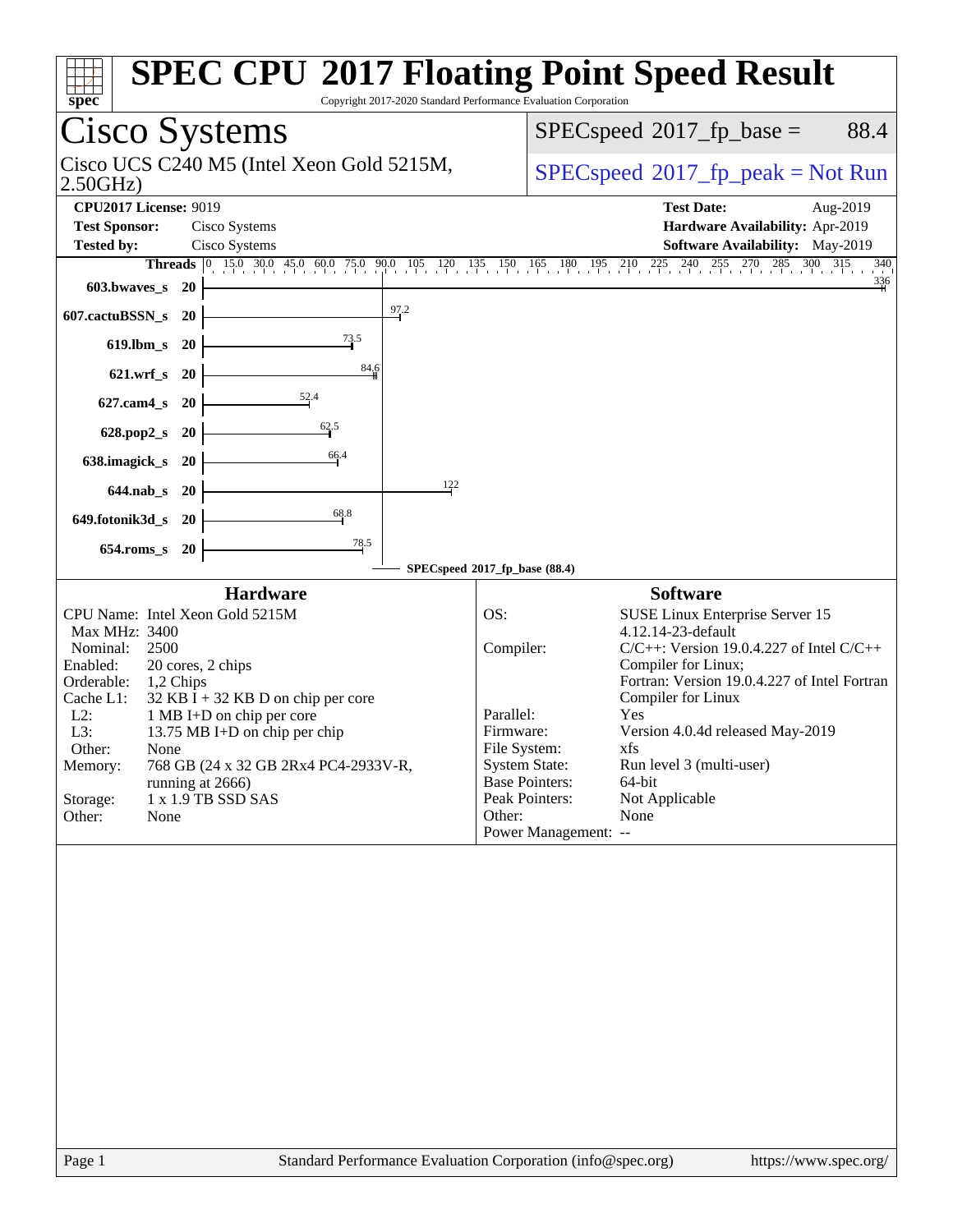

Copyright 2017-2020 Standard Performance Evaluation Corporation

# Cisco Systems

Cisco UCS C240 M5 (Intel Xeon Gold 5215M,  $SPECspeed^{\circ}2017\_fp\_peak = Not Run$  $SPECspeed^{\circ}2017\_fp\_peak = Not Run$ 

 $SPECspeed^{\circ}2017\_fp\_base =$  $SPECspeed^{\circ}2017\_fp\_base =$  88.4

2.50GHz)

**[CPU2017 License:](http://www.spec.org/auto/cpu2017/Docs/result-fields.html#CPU2017License)** 9019 **[Test Date:](http://www.spec.org/auto/cpu2017/Docs/result-fields.html#TestDate)** Aug-2019 **[Test Sponsor:](http://www.spec.org/auto/cpu2017/Docs/result-fields.html#TestSponsor)** Cisco Systems **[Hardware Availability:](http://www.spec.org/auto/cpu2017/Docs/result-fields.html#HardwareAvailability)** Apr-2019 **[Tested by:](http://www.spec.org/auto/cpu2017/Docs/result-fields.html#Testedby)** Cisco Systems **[Software Availability:](http://www.spec.org/auto/cpu2017/Docs/result-fields.html#SoftwareAvailability)** May-2019

## **[Results Table](http://www.spec.org/auto/cpu2017/Docs/result-fields.html#ResultsTable)**

|                                               | <b>Base</b>    |                |       |                | <b>Peak</b> |                |       |                |                |              |                |              |                |              |
|-----------------------------------------------|----------------|----------------|-------|----------------|-------------|----------------|-------|----------------|----------------|--------------|----------------|--------------|----------------|--------------|
| <b>Benchmark</b>                              | <b>Threads</b> | <b>Seconds</b> | Ratio | <b>Seconds</b> | Ratio       | <b>Seconds</b> | Ratio | <b>Threads</b> | <b>Seconds</b> | <b>Ratio</b> | <b>Seconds</b> | <b>Ratio</b> | <b>Seconds</b> | <b>Ratio</b> |
| 603.bwayes_s                                  | 20             | 176            | 335   | 176            | 336         | 176            | 336   |                |                |              |                |              |                |              |
| 607.cactuBSSN s                               | 20             | <u>172</u>     | 97.2  | 171            | 97.2        | 172            | 97.0  |                |                |              |                |              |                |              |
| $619.$ lbm s                                  | 20             | 71.7           | 73.1  | 71.2           | 73.5        | 71.2           | 73.6  |                |                |              |                |              |                |              |
| $621.wrf$ s                                   | 20             | 158            | 83.9  | 155            | 85.3        | 156            | 84.6  |                |                |              |                |              |                |              |
| $627$ .cam4 s                                 | 20             | 169            | 52.3  | 169            | 52.4        | 169            | 52.4  |                |                |              |                |              |                |              |
| $628.pop2_s$                                  | 20             | 190            | 62.5  | 189            | 63.0        | 192            | 61.9  |                |                |              |                |              |                |              |
| 638.imagick_s                                 | 20             | 218            | 66.2  | 217            | 66.4        | 217            | 66.4  |                |                |              |                |              |                |              |
| $644$ .nab s                                  | 20             | <u>143</u>     | 122   | 143            | 122         | 143            | 122   |                |                |              |                |              |                |              |
| 649.fotonik3d s                               | 20             | 133            | 68.8  | 133            | 68.6        | 132            | 68.9  |                |                |              |                |              |                |              |
| $654$ .roms s                                 | 20             | 200            | 78.6  | 201            | 78.5        | 201            | 78.5  |                |                |              |                |              |                |              |
| $SPECspeed*2017fp base =$<br>88.4             |                |                |       |                |             |                |       |                |                |              |                |              |                |              |
| $SPECspeed*2017_fp\_peak =$<br><b>Not Run</b> |                |                |       |                |             |                |       |                |                |              |                |              |                |              |

Results appear in the [order in which they were run.](http://www.spec.org/auto/cpu2017/Docs/result-fields.html#RunOrder) Bold underlined text [indicates a median measurement](http://www.spec.org/auto/cpu2017/Docs/result-fields.html#Median).

### **[Operating System Notes](http://www.spec.org/auto/cpu2017/Docs/result-fields.html#OperatingSystemNotes)**

Stack size set to unlimited using "ulimit -s unlimited"

### **[General Notes](http://www.spec.org/auto/cpu2017/Docs/result-fields.html#GeneralNotes)**

Environment variables set by runcpu before the start of the run: KMP\_AFFINITY = "granularity=fine,compact" LD\_LIBRARY\_PATH = "/home/cpu2017/lib/intel64" OMP\_STACKSIZE = "192M"

 Binaries compiled on a system with 1x Intel Core i9-7900X CPU + 32GB RAM memory using Redhat Enterprise Linux 7.5 Transparent Huge Pages enabled by default Prior to runcpu invocation Filesystem page cache synced and cleared with: sync; echo 3> /proc/sys/vm/drop\_caches NA: The test sponsor attests, as of date of publication, that CVE-2017-5754 (Meltdown) is mitigated in the system as tested and documented. Yes: The test sponsor attests, as of date of publication, that CVE-2017-5753 (Spectre variant 1) is mitigated in the system as tested and documented. Yes: The test sponsor attests, as of date of publication, that CVE-2017-5715 (Spectre variant 2) is mitigated in the system as tested and documented.

## **[Platform Notes](http://www.spec.org/auto/cpu2017/Docs/result-fields.html#PlatformNotes)**

BIOS Settings: Intel HyperThreading Technology set to Disabled CPU performance set to Enterprise

**(Continued on next page)**

Page 2 Standard Performance Evaluation Corporation [\(info@spec.org\)](mailto:info@spec.org) <https://www.spec.org/>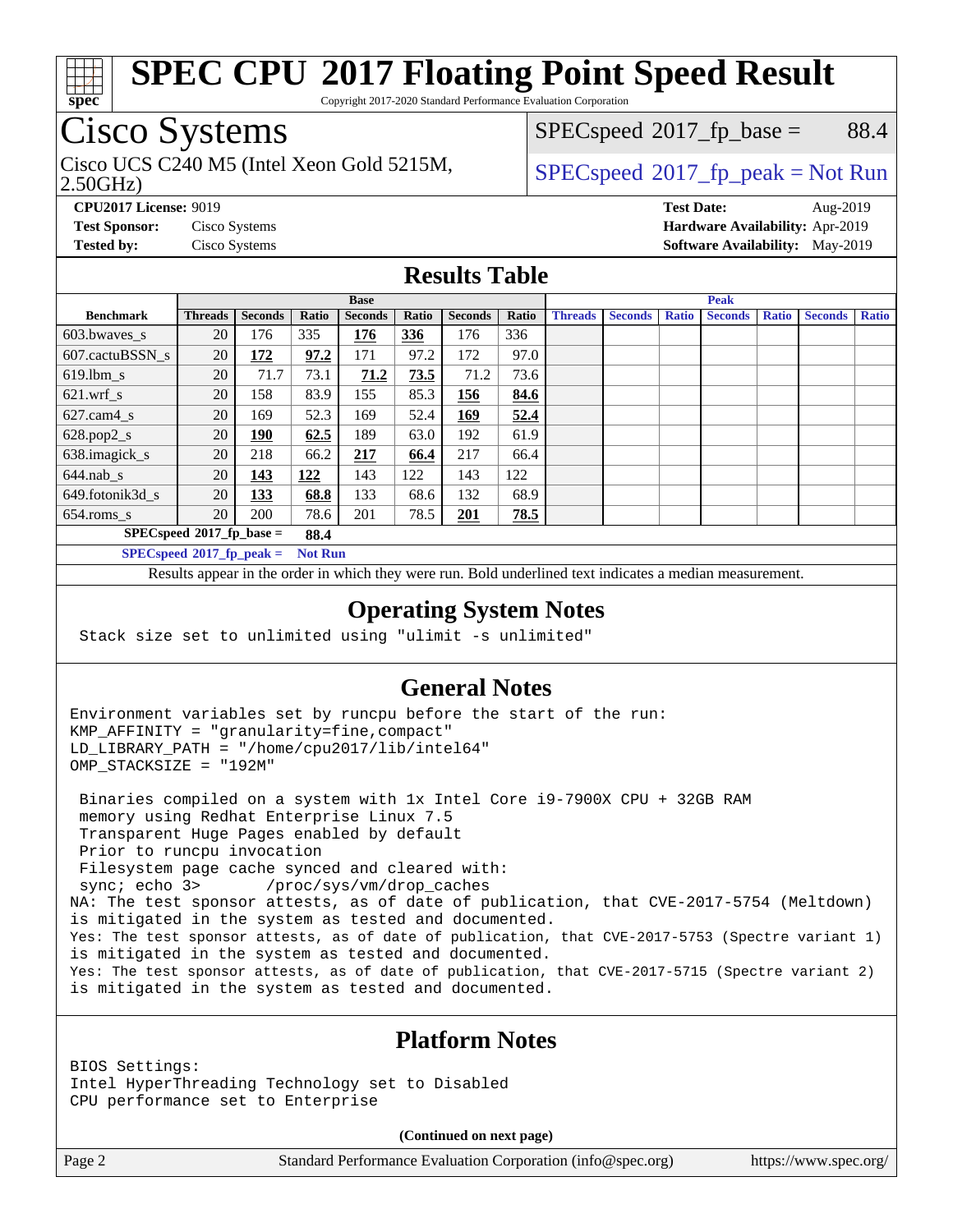

Copyright 2017-2020 Standard Performance Evaluation Corporation

# Cisco Systems

Cisco UCS C240 M5 (Intel Xeon Gold 5215M,  $SPECspeed^{\circ}2017\_fp\_peak = Not Run$  $SPECspeed^{\circ}2017\_fp\_peak = Not Run$ 

 $SPECspeed^{\circ}2017\_fp\_base =$  $SPECspeed^{\circ}2017\_fp\_base =$  88.4

2.50GHz)

**[Tested by:](http://www.spec.org/auto/cpu2017/Docs/result-fields.html#Testedby)** Cisco Systems **[Software Availability:](http://www.spec.org/auto/cpu2017/Docs/result-fields.html#SoftwareAvailability)** May-2019

**[CPU2017 License:](http://www.spec.org/auto/cpu2017/Docs/result-fields.html#CPU2017License)** 9019 **[Test Date:](http://www.spec.org/auto/cpu2017/Docs/result-fields.html#TestDate)** Aug-2019 **[Test Sponsor:](http://www.spec.org/auto/cpu2017/Docs/result-fields.html#TestSponsor)** Cisco Systems **[Hardware Availability:](http://www.spec.org/auto/cpu2017/Docs/result-fields.html#HardwareAvailability)** Apr-2019

### **[Platform Notes \(Continued\)](http://www.spec.org/auto/cpu2017/Docs/result-fields.html#PlatformNotes)**

Page 3 Standard Performance Evaluation Corporation [\(info@spec.org\)](mailto:info@spec.org) <https://www.spec.org/> Power Performance Tuning set to OS Controls SNC set to Disabled Patrol Scrub set to Disabled Sysinfo program /home/cpu2017/bin/sysinfo Rev: r5974 of 2018-05-19 9bcde8f2999c33d61f64985e45859ea9 running on linux-uuav Fri Aug 16 12:43:54 2019 SUT (System Under Test) info as seen by some common utilities. For more information on this section, see <https://www.spec.org/cpu2017/Docs/config.html#sysinfo> From /proc/cpuinfo model name : Intel(R) Xeon(R) Gold 5215M CPU @ 2.50GHz 2 "physical id"s (chips) 20 "processors" cores, siblings (Caution: counting these is hw and system dependent. The following excerpts from /proc/cpuinfo might not be reliable. Use with caution.) cpu cores : 10 siblings : 10 physical 0: cores 0 1 2 3 4 8 9 10 11 12 physical 1: cores 0 1 2 3 4 8 9 10 11 12 From lscpu: Architecture: x86\_64 CPU op-mode(s): 32-bit, 64-bit Byte Order: Little Endian  $CPU(s):$  20 On-line CPU(s) list: 0-19 Thread(s) per core: 1 Core(s) per socket: 10 Socket(s): 2 NUMA node(s): 2 Vendor ID: GenuineIntel CPU family: 6 Model: 85 Model name: Intel(R) Xeon(R) Gold 5215M CPU @ 2.50GHz Stepping: 6 CPU MHz: 2500.000 CPU max MHz: 3400.0000<br>CPU min MHz: 1000.0000  $CPU$  min  $MHz$ : BogoMIPS: 5000.00 Virtualization: VT-x L1d cache: 32K L1i cache: 32K L2 cache: 1024K L3 cache: 14080K NUMA node0 CPU(s): 0-9 **(Continued on next page)**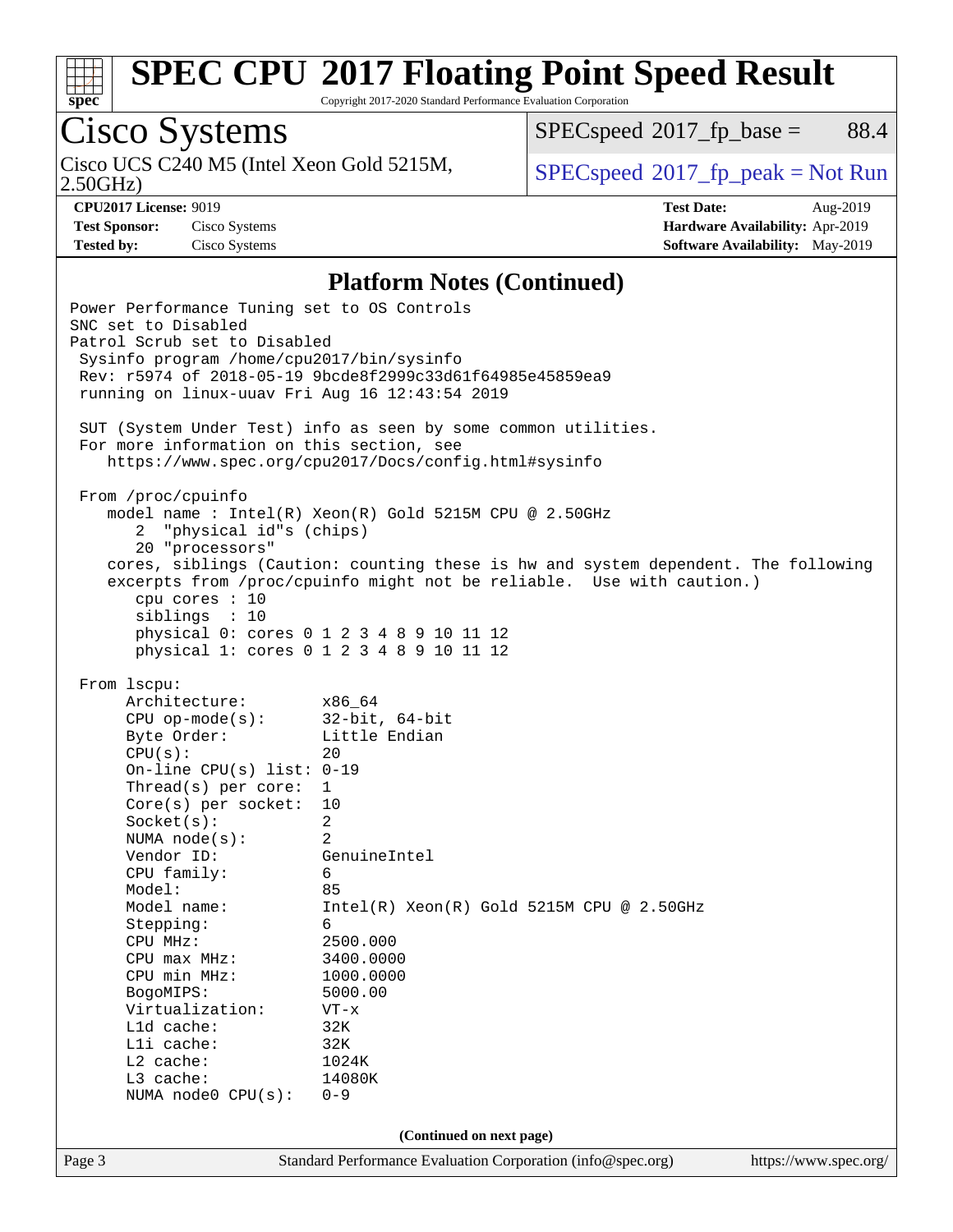

**(Continued on next page)**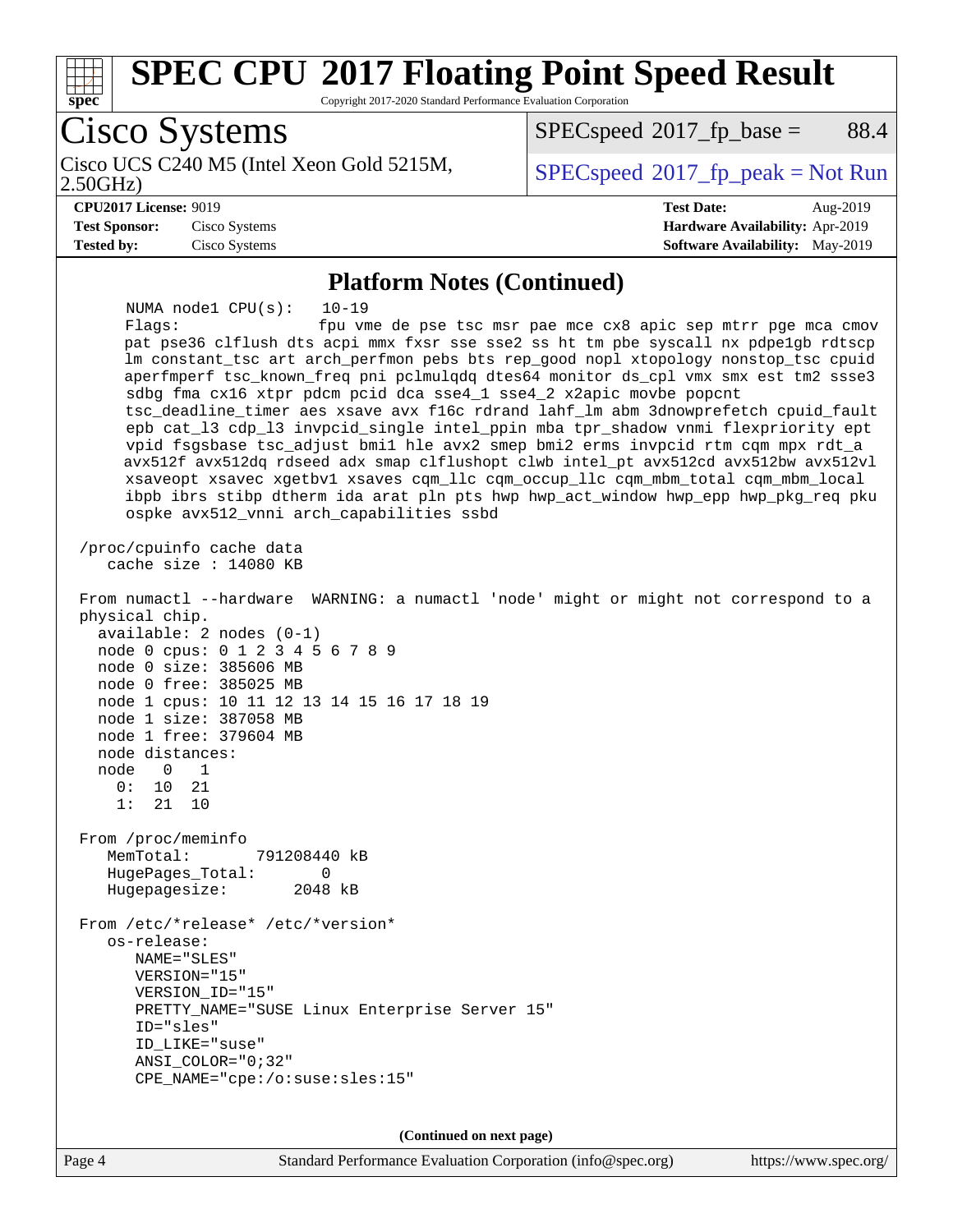

Copyright 2017-2020 Standard Performance Evaluation Corporation

## Cisco Systems

Cisco UCS C240 M5 (Intel Xeon Gold 5215M,  $SPECspeed^{\circ}2017\_fp\_peak = Not Run$  $SPECspeed^{\circ}2017\_fp\_peak = Not Run$ 

 $SPECspeed^{\circledcirc}2017_fp\_base = 88.4$  $SPECspeed^{\circledcirc}2017_fp\_base = 88.4$ 

2.50GHz)

**[Tested by:](http://www.spec.org/auto/cpu2017/Docs/result-fields.html#Testedby)** Cisco Systems **[Software Availability:](http://www.spec.org/auto/cpu2017/Docs/result-fields.html#SoftwareAvailability)** May-2019

**[CPU2017 License:](http://www.spec.org/auto/cpu2017/Docs/result-fields.html#CPU2017License)** 9019 **[Test Date:](http://www.spec.org/auto/cpu2017/Docs/result-fields.html#TestDate)** Aug-2019 **[Test Sponsor:](http://www.spec.org/auto/cpu2017/Docs/result-fields.html#TestSponsor)** Cisco Systems **[Hardware Availability:](http://www.spec.org/auto/cpu2017/Docs/result-fields.html#HardwareAvailability)** Apr-2019

### **[Platform Notes \(Continued\)](http://www.spec.org/auto/cpu2017/Docs/result-fields.html#PlatformNotes)**

uname -a:

 Linux linux-uuav 4.12.14-23-default #1 SMP Tue May 29 21:04:44 UTC 2018 (cd0437b) x86\_64 x86\_64 x86\_64 GNU/Linux

Kernel self-reported vulnerability status:

 CVE-2017-5754 (Meltdown): Not affected CVE-2017-5753 (Spectre variant 1): Mitigation: \_\_user pointer sanitization CVE-2017-5715 (Spectre variant 2): Mitigation: Indirect Branch Restricted Speculation, IBPB, IBRS\_FW

run-level 3 Aug 16 07:24

 SPEC is set to: /home/cpu2017 Filesystem Type Size Used Avail Use% Mounted on /dev/sdb1 xfs 224G 26G 198G 12% /

 Additional information from dmidecode follows. WARNING: Use caution when you interpret this section. The 'dmidecode' program reads system data which is "intended to allow hardware to be accurately determined", but the intent may not be met, as there are frequent changes to hardware, firmware, and the "DMTF SMBIOS" standard. BIOS Cisco Systems, Inc. C240M5.4.0.4d.0.0506190827 05/06/2019 Memory: 24x 0xCE00 M393A4K40CB2-CVF 32 GB 2 rank 2933, configured at 2666

(End of data from sysinfo program)

**[Compiler Version Notes](http://www.spec.org/auto/cpu2017/Docs/result-fields.html#CompilerVersionNotes)**

| 619.1bm s(base) 638.imagick s(base) 644.nab s(base)<br>$\mathcal{C}$                                                                                                                                                                                                                                                                                                     |
|--------------------------------------------------------------------------------------------------------------------------------------------------------------------------------------------------------------------------------------------------------------------------------------------------------------------------------------------------------------------------|
| Intel(R) C Intel(R) 64 Compiler for applications running on Intel(R) 64,<br>Version 19.0.4.227 Build 20190416<br>Copyright (C) 1985-2019 Intel Corporation. All rights reserved.                                                                                                                                                                                         |
| $C_{++}$ , C, Fortran   607.cactuBSSN s(base)                                                                                                                                                                                                                                                                                                                            |
| Intel(R) $C++$ Intel(R) 64 Compiler for applications running on Intel(R) 64,<br>Version 19.0.4.227 Build 20190416<br>Copyright (C) 1985-2019 Intel Corporation. All rights reserved.<br>Intel(R) C Intel(R) 64 Compiler for applications running on Intel(R) 64,<br>Version 19.0.4.227 Build 20190416<br>Copyright (C) 1985-2019 Intel Corporation. All rights reserved. |
|                                                                                                                                                                                                                                                                                                                                                                          |

**(Continued on next page)**

| Page 5 | Standard Performance Evaluation Corporation (info@spec.org) | https://www.spec.org/ |
|--------|-------------------------------------------------------------|-----------------------|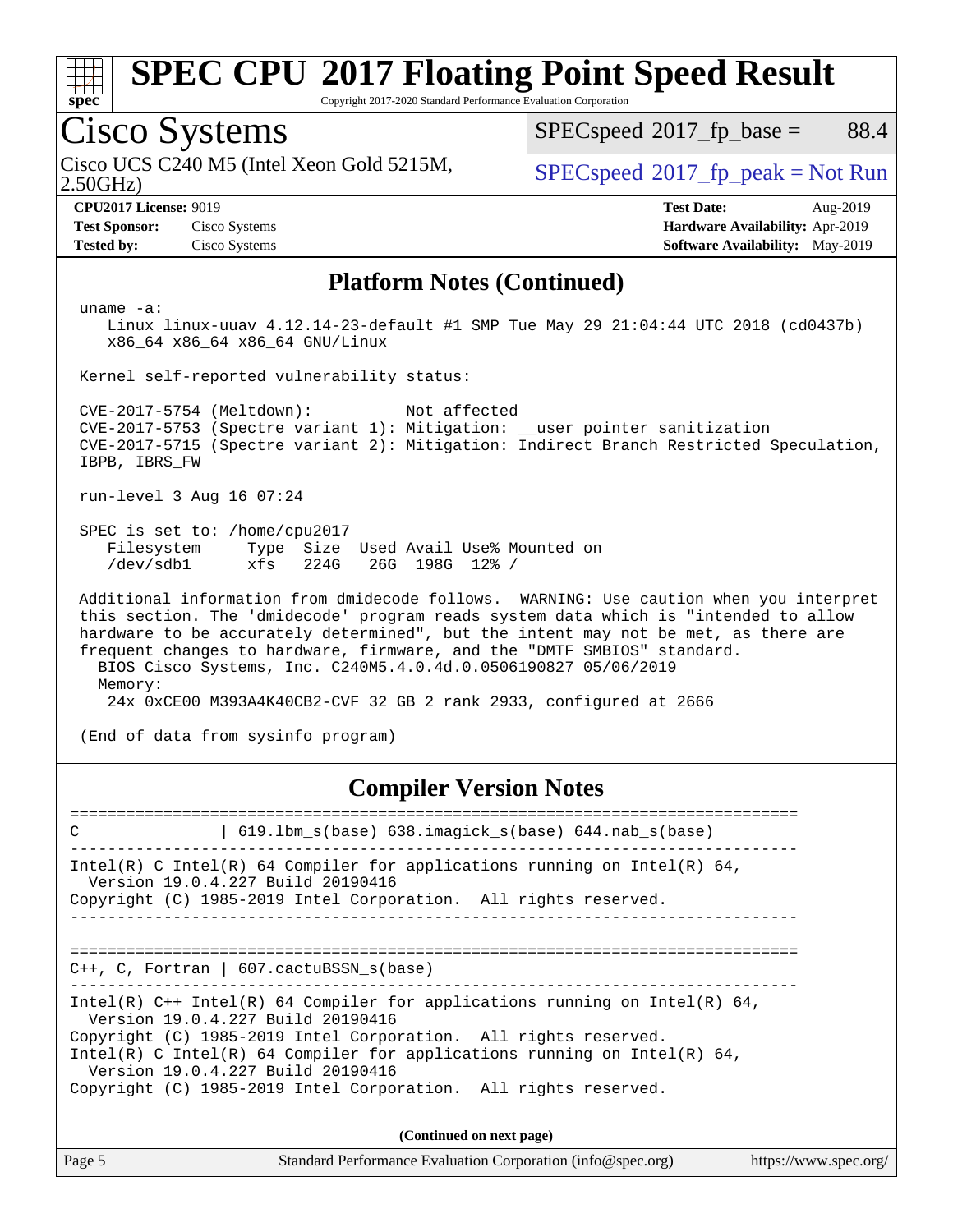

Copyright 2017-2020 Standard Performance Evaluation Corporation

# Cisco Systems

Cisco UCS C240 M5 (Intel Xeon Gold 5215M,  $SPECspeed^{\circ}2017\_fp\_peak = Not Run$  $SPECspeed^{\circ}2017\_fp\_peak = Not Run$ 

 $SPECspeed^{\circledcirc}2017_fp\_base = 88.4$  $SPECspeed^{\circledcirc}2017_fp\_base = 88.4$ 

2.50GHz)

| <b>Test Sponsor:</b> | Cisco System |
|----------------------|--------------|
| <b>Tested by:</b>    | Cisco System |

**[CPU2017 License:](http://www.spec.org/auto/cpu2017/Docs/result-fields.html#CPU2017License)** 9019 **[Test Date:](http://www.spec.org/auto/cpu2017/Docs/result-fields.html#TestDate)** Aug-2019 **[Test Sponsor:](http://www.spec.org/auto/cpu2017/Docs/result-fields.html#TestSponsor)** Cisco Systems **[Hardware Availability:](http://www.spec.org/auto/cpu2017/Docs/result-fields.html#HardwareAvailability)** Apr-2019 **[Tested by:](http://www.spec.org/auto/cpu2017/Docs/result-fields.html#Testedby)** Cisco Systems **[Software Availability:](http://www.spec.org/auto/cpu2017/Docs/result-fields.html#SoftwareAvailability)** May-2019

## **[Compiler Version Notes \(Continued\)](http://www.spec.org/auto/cpu2017/Docs/result-fields.html#CompilerVersionNotes)**

| Intel(R) Fortran Intel(R) 64 Compiler for applications running on Intel(R)<br>64, Version 19.0.4.227 Build 20190416<br>Copyright (C) 1985-2019 Intel Corporation. All rights reserved.                                                                                                                                                                                     |  |  |  |  |
|----------------------------------------------------------------------------------------------------------------------------------------------------------------------------------------------------------------------------------------------------------------------------------------------------------------------------------------------------------------------------|--|--|--|--|
|                                                                                                                                                                                                                                                                                                                                                                            |  |  |  |  |
| 603.bwaves $s(base)$ 649.fotonik3d $s(base)$ 654.roms $s(base)$<br>Fortran                                                                                                                                                                                                                                                                                                 |  |  |  |  |
| Intel(R) Fortran Intel(R) 64 Compiler for applications running on Intel(R)<br>64, Version 19.0.4.227 Build 20190416<br>Copyright (C) 1985-2019 Intel Corporation. All rights reserved.                                                                                                                                                                                     |  |  |  |  |
| ===========================                                                                                                                                                                                                                                                                                                                                                |  |  |  |  |
| Fortran, $C = \{621. \text{wrf s}(\text{base}) \}$ 627. cam4 s(base) 628. pop2 s(base)                                                                                                                                                                                                                                                                                     |  |  |  |  |
| Intel(R) Fortran Intel(R) 64 Compiler for applications running on Intel(R)<br>64, Version 19.0.4.227 Build 20190416<br>Copyright (C) 1985-2019 Intel Corporation. All rights reserved.<br>Intel(R) C Intel(R) 64 Compiler for applications running on Intel(R) 64,<br>Version 19.0.4.227 Build 20190416<br>Copyright (C) 1985-2019 Intel Corporation. All rights reserved. |  |  |  |  |

## **[Base Compiler Invocation](http://www.spec.org/auto/cpu2017/Docs/result-fields.html#BaseCompilerInvocation)**

[C benchmarks](http://www.spec.org/auto/cpu2017/Docs/result-fields.html#Cbenchmarks): [icc -m64 -std=c11](http://www.spec.org/cpu2017/results/res2019q3/cpu2017-20190819-16769.flags.html#user_CCbase_intel_icc_64bit_c11_33ee0cdaae7deeeab2a9725423ba97205ce30f63b9926c2519791662299b76a0318f32ddfffdc46587804de3178b4f9328c46fa7c2b0cd779d7a61945c91cd35)

[Fortran benchmarks](http://www.spec.org/auto/cpu2017/Docs/result-fields.html#Fortranbenchmarks): [ifort -m64](http://www.spec.org/cpu2017/results/res2019q3/cpu2017-20190819-16769.flags.html#user_FCbase_intel_ifort_64bit_24f2bb282fbaeffd6157abe4f878425411749daecae9a33200eee2bee2fe76f3b89351d69a8130dd5949958ce389cf37ff59a95e7a40d588e8d3a57e0c3fd751)

[Benchmarks using both Fortran and C](http://www.spec.org/auto/cpu2017/Docs/result-fields.html#BenchmarksusingbothFortranandC): [ifort -m64](http://www.spec.org/cpu2017/results/res2019q3/cpu2017-20190819-16769.flags.html#user_CC_FCbase_intel_ifort_64bit_24f2bb282fbaeffd6157abe4f878425411749daecae9a33200eee2bee2fe76f3b89351d69a8130dd5949958ce389cf37ff59a95e7a40d588e8d3a57e0c3fd751) [icc -m64 -std=c11](http://www.spec.org/cpu2017/results/res2019q3/cpu2017-20190819-16769.flags.html#user_CC_FCbase_intel_icc_64bit_c11_33ee0cdaae7deeeab2a9725423ba97205ce30f63b9926c2519791662299b76a0318f32ddfffdc46587804de3178b4f9328c46fa7c2b0cd779d7a61945c91cd35)

[Benchmarks using Fortran, C, and C++:](http://www.spec.org/auto/cpu2017/Docs/result-fields.html#BenchmarksusingFortranCandCXX) [icpc -m64](http://www.spec.org/cpu2017/results/res2019q3/cpu2017-20190819-16769.flags.html#user_CC_CXX_FCbase_intel_icpc_64bit_4ecb2543ae3f1412ef961e0650ca070fec7b7afdcd6ed48761b84423119d1bf6bdf5cad15b44d48e7256388bc77273b966e5eb805aefd121eb22e9299b2ec9d9) [icc -m64 -std=c11](http://www.spec.org/cpu2017/results/res2019q3/cpu2017-20190819-16769.flags.html#user_CC_CXX_FCbase_intel_icc_64bit_c11_33ee0cdaae7deeeab2a9725423ba97205ce30f63b9926c2519791662299b76a0318f32ddfffdc46587804de3178b4f9328c46fa7c2b0cd779d7a61945c91cd35) [ifort -m64](http://www.spec.org/cpu2017/results/res2019q3/cpu2017-20190819-16769.flags.html#user_CC_CXX_FCbase_intel_ifort_64bit_24f2bb282fbaeffd6157abe4f878425411749daecae9a33200eee2bee2fe76f3b89351d69a8130dd5949958ce389cf37ff59a95e7a40d588e8d3a57e0c3fd751)

## **[Base Portability Flags](http://www.spec.org/auto/cpu2017/Docs/result-fields.html#BasePortabilityFlags)**

 603.bwaves\_s: [-DSPEC\\_LP64](http://www.spec.org/cpu2017/results/res2019q3/cpu2017-20190819-16769.flags.html#suite_basePORTABILITY603_bwaves_s_DSPEC_LP64) 607.cactuBSSN\_s: [-DSPEC\\_LP64](http://www.spec.org/cpu2017/results/res2019q3/cpu2017-20190819-16769.flags.html#suite_basePORTABILITY607_cactuBSSN_s_DSPEC_LP64) 619.lbm\_s: [-DSPEC\\_LP64](http://www.spec.org/cpu2017/results/res2019q3/cpu2017-20190819-16769.flags.html#suite_basePORTABILITY619_lbm_s_DSPEC_LP64)

**(Continued on next page)**

Page 6 Standard Performance Evaluation Corporation [\(info@spec.org\)](mailto:info@spec.org) <https://www.spec.org/>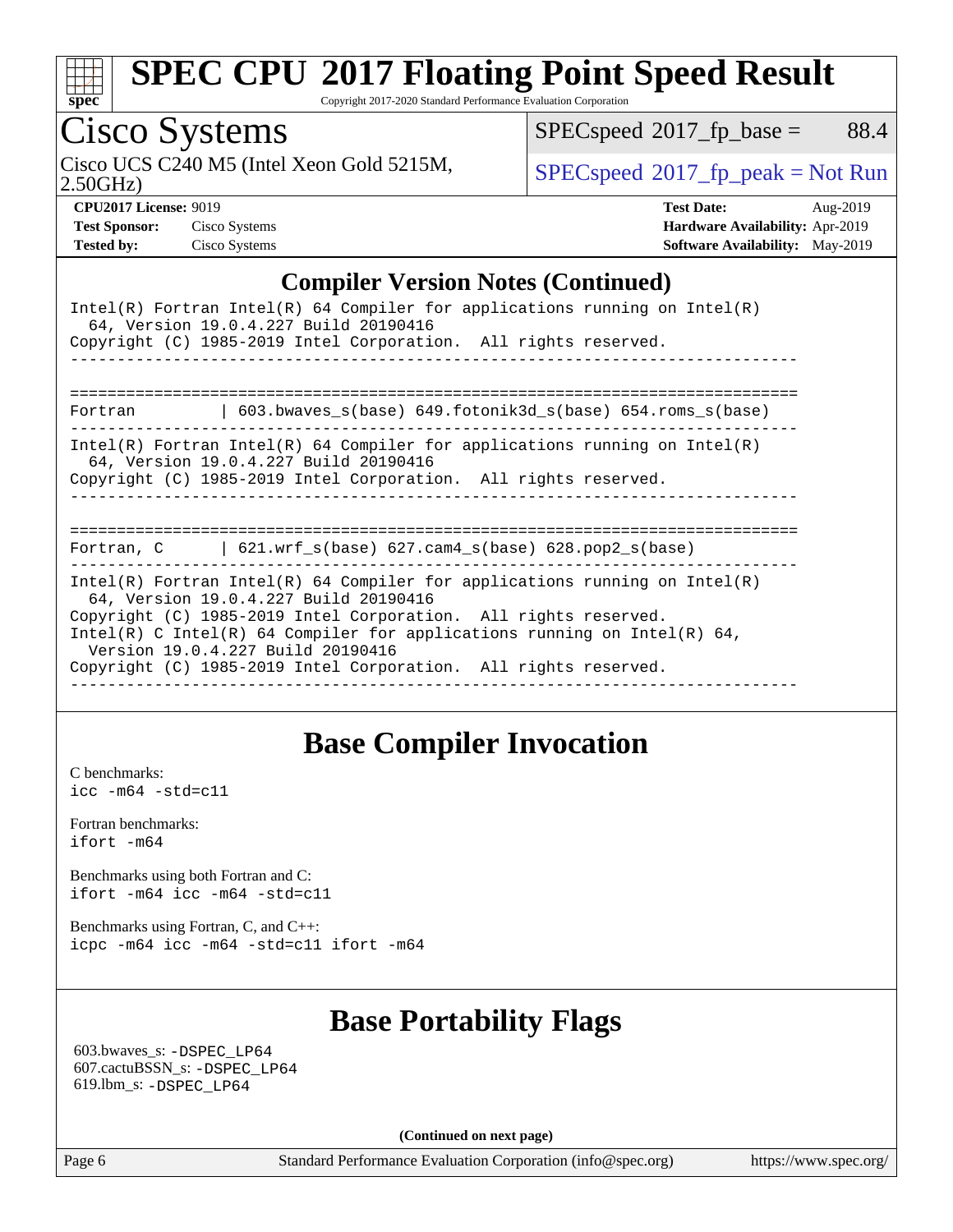

Copyright 2017-2020 Standard Performance Evaluation Corporation

## Cisco Systems

Cisco UCS C240 M5 (Intel Xeon Gold 5215M,  $SPECspeed^{\circ}2017\_fp\_peak = Not Run$  $SPECspeed^{\circ}2017\_fp\_peak = Not Run$ 

 $SPEC speed^{\circ}2017\_fp\_base =$  88.4

2.50GHz)

**[CPU2017 License:](http://www.spec.org/auto/cpu2017/Docs/result-fields.html#CPU2017License)** 9019 **[Test Date:](http://www.spec.org/auto/cpu2017/Docs/result-fields.html#TestDate)** Aug-2019 **[Test Sponsor:](http://www.spec.org/auto/cpu2017/Docs/result-fields.html#TestSponsor)** Cisco Systems **[Hardware Availability:](http://www.spec.org/auto/cpu2017/Docs/result-fields.html#HardwareAvailability)** Apr-2019 **[Tested by:](http://www.spec.org/auto/cpu2017/Docs/result-fields.html#Testedby)** Cisco Systems **[Software Availability:](http://www.spec.org/auto/cpu2017/Docs/result-fields.html#SoftwareAvailability)** May-2019

## **[Base Portability Flags \(Continued\)](http://www.spec.org/auto/cpu2017/Docs/result-fields.html#BasePortabilityFlags)**

 621.wrf\_s: [-DSPEC\\_LP64](http://www.spec.org/cpu2017/results/res2019q3/cpu2017-20190819-16769.flags.html#suite_basePORTABILITY621_wrf_s_DSPEC_LP64) [-DSPEC\\_CASE\\_FLAG](http://www.spec.org/cpu2017/results/res2019q3/cpu2017-20190819-16769.flags.html#b621.wrf_s_baseCPORTABILITY_DSPEC_CASE_FLAG) [-convert big\\_endian](http://www.spec.org/cpu2017/results/res2019q3/cpu2017-20190819-16769.flags.html#user_baseFPORTABILITY621_wrf_s_convert_big_endian_c3194028bc08c63ac5d04de18c48ce6d347e4e562e8892b8bdbdc0214820426deb8554edfa529a3fb25a586e65a3d812c835984020483e7e73212c4d31a38223) 627.cam4\_s: [-DSPEC\\_LP64](http://www.spec.org/cpu2017/results/res2019q3/cpu2017-20190819-16769.flags.html#suite_basePORTABILITY627_cam4_s_DSPEC_LP64) [-DSPEC\\_CASE\\_FLAG](http://www.spec.org/cpu2017/results/res2019q3/cpu2017-20190819-16769.flags.html#b627.cam4_s_baseCPORTABILITY_DSPEC_CASE_FLAG) 628.pop2\_s: [-DSPEC\\_LP64](http://www.spec.org/cpu2017/results/res2019q3/cpu2017-20190819-16769.flags.html#suite_basePORTABILITY628_pop2_s_DSPEC_LP64) [-DSPEC\\_CASE\\_FLAG](http://www.spec.org/cpu2017/results/res2019q3/cpu2017-20190819-16769.flags.html#b628.pop2_s_baseCPORTABILITY_DSPEC_CASE_FLAG) [-convert big\\_endian](http://www.spec.org/cpu2017/results/res2019q3/cpu2017-20190819-16769.flags.html#user_baseFPORTABILITY628_pop2_s_convert_big_endian_c3194028bc08c63ac5d04de18c48ce6d347e4e562e8892b8bdbdc0214820426deb8554edfa529a3fb25a586e65a3d812c835984020483e7e73212c4d31a38223) [-assume byterecl](http://www.spec.org/cpu2017/results/res2019q3/cpu2017-20190819-16769.flags.html#user_baseFPORTABILITY628_pop2_s_assume_byterecl_7e47d18b9513cf18525430bbf0f2177aa9bf368bc7a059c09b2c06a34b53bd3447c950d3f8d6c70e3faf3a05c8557d66a5798b567902e8849adc142926523472) 638.imagick\_s: [-DSPEC\\_LP64](http://www.spec.org/cpu2017/results/res2019q3/cpu2017-20190819-16769.flags.html#suite_basePORTABILITY638_imagick_s_DSPEC_LP64) 644.nab\_s: [-DSPEC\\_LP64](http://www.spec.org/cpu2017/results/res2019q3/cpu2017-20190819-16769.flags.html#suite_basePORTABILITY644_nab_s_DSPEC_LP64) 649.fotonik3d\_s: [-DSPEC\\_LP64](http://www.spec.org/cpu2017/results/res2019q3/cpu2017-20190819-16769.flags.html#suite_basePORTABILITY649_fotonik3d_s_DSPEC_LP64) 654.roms\_s: [-DSPEC\\_LP64](http://www.spec.org/cpu2017/results/res2019q3/cpu2017-20190819-16769.flags.html#suite_basePORTABILITY654_roms_s_DSPEC_LP64)

## **[Base Optimization Flags](http://www.spec.org/auto/cpu2017/Docs/result-fields.html#BaseOptimizationFlags)**

[C benchmarks](http://www.spec.org/auto/cpu2017/Docs/result-fields.html#Cbenchmarks):

[-xCORE-AVX512](http://www.spec.org/cpu2017/results/res2019q3/cpu2017-20190819-16769.flags.html#user_CCbase_f-xCORE-AVX512) [-ipo](http://www.spec.org/cpu2017/results/res2019q3/cpu2017-20190819-16769.flags.html#user_CCbase_f-ipo) [-O3](http://www.spec.org/cpu2017/results/res2019q3/cpu2017-20190819-16769.flags.html#user_CCbase_f-O3) [-no-prec-div](http://www.spec.org/cpu2017/results/res2019q3/cpu2017-20190819-16769.flags.html#user_CCbase_f-no-prec-div) [-qopt-prefetch](http://www.spec.org/cpu2017/results/res2019q3/cpu2017-20190819-16769.flags.html#user_CCbase_f-qopt-prefetch) [-ffinite-math-only](http://www.spec.org/cpu2017/results/res2019q3/cpu2017-20190819-16769.flags.html#user_CCbase_f_finite_math_only_cb91587bd2077682c4b38af759c288ed7c732db004271a9512da14a4f8007909a5f1427ecbf1a0fb78ff2a814402c6114ac565ca162485bbcae155b5e4258871) [-qopt-mem-layout-trans=4](http://www.spec.org/cpu2017/results/res2019q3/cpu2017-20190819-16769.flags.html#user_CCbase_f-qopt-mem-layout-trans_fa39e755916c150a61361b7846f310bcdf6f04e385ef281cadf3647acec3f0ae266d1a1d22d972a7087a248fd4e6ca390a3634700869573d231a252c784941a8) [-qopenmp](http://www.spec.org/cpu2017/results/res2019q3/cpu2017-20190819-16769.flags.html#user_CCbase_qopenmp_16be0c44f24f464004c6784a7acb94aca937f053568ce72f94b139a11c7c168634a55f6653758ddd83bcf7b8463e8028bb0b48b77bcddc6b78d5d95bb1df2967) [-DSPEC\\_OPENMP](http://www.spec.org/cpu2017/results/res2019q3/cpu2017-20190819-16769.flags.html#suite_CCbase_DSPEC_OPENMP)

[Fortran benchmarks](http://www.spec.org/auto/cpu2017/Docs/result-fields.html#Fortranbenchmarks):

[-DSPEC\\_OPENMP](http://www.spec.org/cpu2017/results/res2019q3/cpu2017-20190819-16769.flags.html#suite_FCbase_DSPEC_OPENMP) [-xCORE-AVX512](http://www.spec.org/cpu2017/results/res2019q3/cpu2017-20190819-16769.flags.html#user_FCbase_f-xCORE-AVX512) [-ipo](http://www.spec.org/cpu2017/results/res2019q3/cpu2017-20190819-16769.flags.html#user_FCbase_f-ipo) [-O3](http://www.spec.org/cpu2017/results/res2019q3/cpu2017-20190819-16769.flags.html#user_FCbase_f-O3) [-no-prec-div](http://www.spec.org/cpu2017/results/res2019q3/cpu2017-20190819-16769.flags.html#user_FCbase_f-no-prec-div) [-qopt-prefetch](http://www.spec.org/cpu2017/results/res2019q3/cpu2017-20190819-16769.flags.html#user_FCbase_f-qopt-prefetch) [-ffinite-math-only](http://www.spec.org/cpu2017/results/res2019q3/cpu2017-20190819-16769.flags.html#user_FCbase_f_finite_math_only_cb91587bd2077682c4b38af759c288ed7c732db004271a9512da14a4f8007909a5f1427ecbf1a0fb78ff2a814402c6114ac565ca162485bbcae155b5e4258871) [-qopt-mem-layout-trans=4](http://www.spec.org/cpu2017/results/res2019q3/cpu2017-20190819-16769.flags.html#user_FCbase_f-qopt-mem-layout-trans_fa39e755916c150a61361b7846f310bcdf6f04e385ef281cadf3647acec3f0ae266d1a1d22d972a7087a248fd4e6ca390a3634700869573d231a252c784941a8) [-qopenmp](http://www.spec.org/cpu2017/results/res2019q3/cpu2017-20190819-16769.flags.html#user_FCbase_qopenmp_16be0c44f24f464004c6784a7acb94aca937f053568ce72f94b139a11c7c168634a55f6653758ddd83bcf7b8463e8028bb0b48b77bcddc6b78d5d95bb1df2967) [-nostandard-realloc-lhs](http://www.spec.org/cpu2017/results/res2019q3/cpu2017-20190819-16769.flags.html#user_FCbase_f_2003_std_realloc_82b4557e90729c0f113870c07e44d33d6f5a304b4f63d4c15d2d0f1fab99f5daaed73bdb9275d9ae411527f28b936061aa8b9c8f2d63842963b95c9dd6426b8a)

[Benchmarks using both Fortran and C](http://www.spec.org/auto/cpu2017/Docs/result-fields.html#BenchmarksusingbothFortranandC):

[-xCORE-AVX512](http://www.spec.org/cpu2017/results/res2019q3/cpu2017-20190819-16769.flags.html#user_CC_FCbase_f-xCORE-AVX512) [-ipo](http://www.spec.org/cpu2017/results/res2019q3/cpu2017-20190819-16769.flags.html#user_CC_FCbase_f-ipo) [-O3](http://www.spec.org/cpu2017/results/res2019q3/cpu2017-20190819-16769.flags.html#user_CC_FCbase_f-O3) [-no-prec-div](http://www.spec.org/cpu2017/results/res2019q3/cpu2017-20190819-16769.flags.html#user_CC_FCbase_f-no-prec-div) [-qopt-prefetch](http://www.spec.org/cpu2017/results/res2019q3/cpu2017-20190819-16769.flags.html#user_CC_FCbase_f-qopt-prefetch) [-ffinite-math-only](http://www.spec.org/cpu2017/results/res2019q3/cpu2017-20190819-16769.flags.html#user_CC_FCbase_f_finite_math_only_cb91587bd2077682c4b38af759c288ed7c732db004271a9512da14a4f8007909a5f1427ecbf1a0fb78ff2a814402c6114ac565ca162485bbcae155b5e4258871) [-qopt-mem-layout-trans=4](http://www.spec.org/cpu2017/results/res2019q3/cpu2017-20190819-16769.flags.html#user_CC_FCbase_f-qopt-mem-layout-trans_fa39e755916c150a61361b7846f310bcdf6f04e385ef281cadf3647acec3f0ae266d1a1d22d972a7087a248fd4e6ca390a3634700869573d231a252c784941a8) [-qopenmp](http://www.spec.org/cpu2017/results/res2019q3/cpu2017-20190819-16769.flags.html#user_CC_FCbase_qopenmp_16be0c44f24f464004c6784a7acb94aca937f053568ce72f94b139a11c7c168634a55f6653758ddd83bcf7b8463e8028bb0b48b77bcddc6b78d5d95bb1df2967) [-DSPEC\\_OPENMP](http://www.spec.org/cpu2017/results/res2019q3/cpu2017-20190819-16769.flags.html#suite_CC_FCbase_DSPEC_OPENMP) [-nostandard-realloc-lhs](http://www.spec.org/cpu2017/results/res2019q3/cpu2017-20190819-16769.flags.html#user_CC_FCbase_f_2003_std_realloc_82b4557e90729c0f113870c07e44d33d6f5a304b4f63d4c15d2d0f1fab99f5daaed73bdb9275d9ae411527f28b936061aa8b9c8f2d63842963b95c9dd6426b8a)

[Benchmarks using Fortran, C, and C++:](http://www.spec.org/auto/cpu2017/Docs/result-fields.html#BenchmarksusingFortranCandCXX)

[-xCORE-AVX512](http://www.spec.org/cpu2017/results/res2019q3/cpu2017-20190819-16769.flags.html#user_CC_CXX_FCbase_f-xCORE-AVX512) [-ipo](http://www.spec.org/cpu2017/results/res2019q3/cpu2017-20190819-16769.flags.html#user_CC_CXX_FCbase_f-ipo) [-O3](http://www.spec.org/cpu2017/results/res2019q3/cpu2017-20190819-16769.flags.html#user_CC_CXX_FCbase_f-O3) [-no-prec-div](http://www.spec.org/cpu2017/results/res2019q3/cpu2017-20190819-16769.flags.html#user_CC_CXX_FCbase_f-no-prec-div) [-qopt-prefetch](http://www.spec.org/cpu2017/results/res2019q3/cpu2017-20190819-16769.flags.html#user_CC_CXX_FCbase_f-qopt-prefetch) [-ffinite-math-only](http://www.spec.org/cpu2017/results/res2019q3/cpu2017-20190819-16769.flags.html#user_CC_CXX_FCbase_f_finite_math_only_cb91587bd2077682c4b38af759c288ed7c732db004271a9512da14a4f8007909a5f1427ecbf1a0fb78ff2a814402c6114ac565ca162485bbcae155b5e4258871) [-qopt-mem-layout-trans=4](http://www.spec.org/cpu2017/results/res2019q3/cpu2017-20190819-16769.flags.html#user_CC_CXX_FCbase_f-qopt-mem-layout-trans_fa39e755916c150a61361b7846f310bcdf6f04e385ef281cadf3647acec3f0ae266d1a1d22d972a7087a248fd4e6ca390a3634700869573d231a252c784941a8) [-qopenmp](http://www.spec.org/cpu2017/results/res2019q3/cpu2017-20190819-16769.flags.html#user_CC_CXX_FCbase_qopenmp_16be0c44f24f464004c6784a7acb94aca937f053568ce72f94b139a11c7c168634a55f6653758ddd83bcf7b8463e8028bb0b48b77bcddc6b78d5d95bb1df2967) [-DSPEC\\_OPENMP](http://www.spec.org/cpu2017/results/res2019q3/cpu2017-20190819-16769.flags.html#suite_CC_CXX_FCbase_DSPEC_OPENMP) [-nostandard-realloc-lhs](http://www.spec.org/cpu2017/results/res2019q3/cpu2017-20190819-16769.flags.html#user_CC_CXX_FCbase_f_2003_std_realloc_82b4557e90729c0f113870c07e44d33d6f5a304b4f63d4c15d2d0f1fab99f5daaed73bdb9275d9ae411527f28b936061aa8b9c8f2d63842963b95c9dd6426b8a)

[The flags files that were used to format this result can be browsed at](tmsearch)

<http://www.spec.org/cpu2017/flags/Intel-ic19.0u1-official-linux64.2019-07-09.html> <http://www.spec.org/cpu2017/flags/Cisco-Platform-Settings-V1.2-revH.2019-07-31.html>

[You can also download the XML flags sources by saving the following links:](tmsearch) <http://www.spec.org/cpu2017/flags/Intel-ic19.0u1-official-linux64.2019-07-09.xml> <http://www.spec.org/cpu2017/flags/Cisco-Platform-Settings-V1.2-revH.2019-07-31.xml>